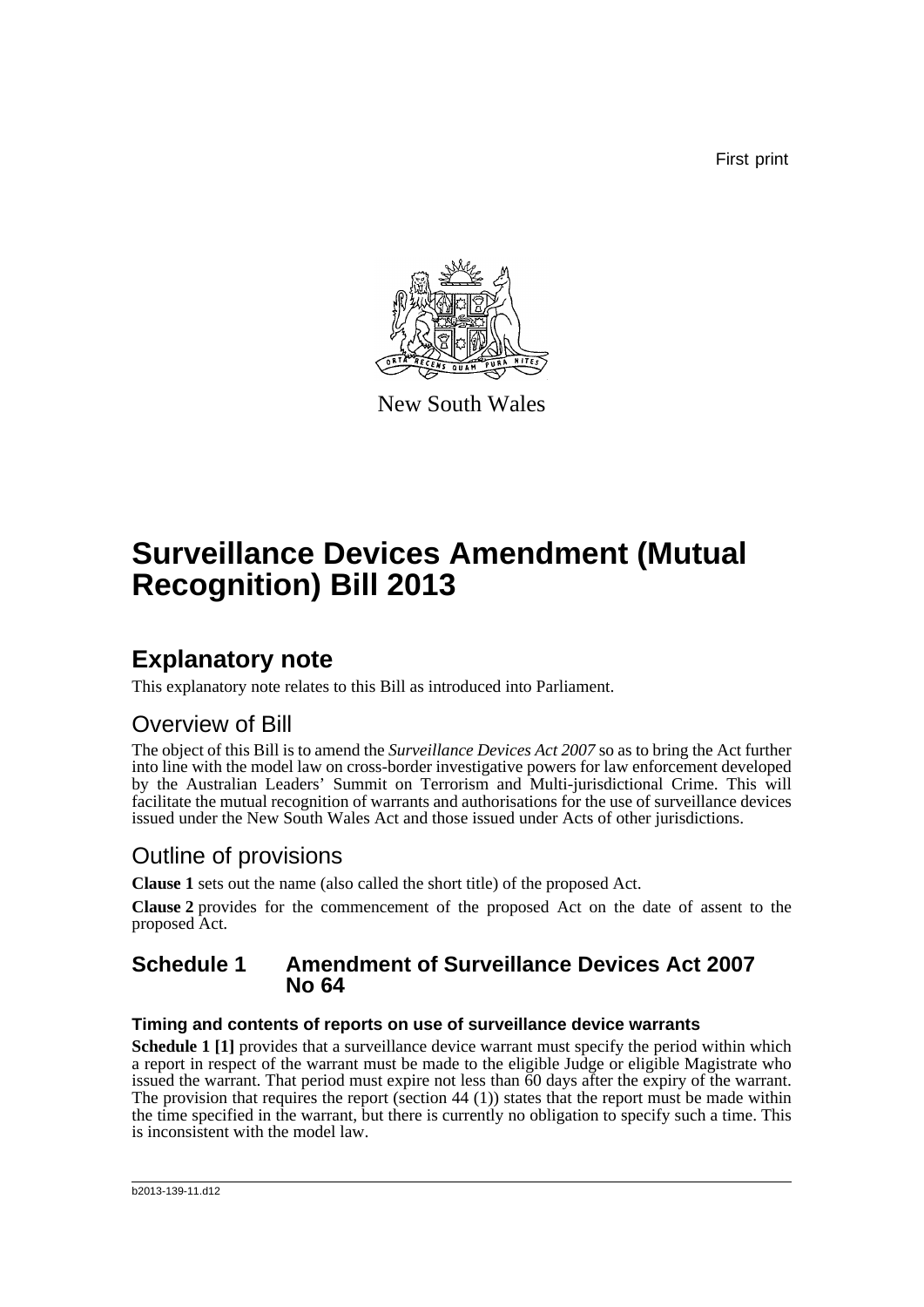**Schedule 1 [7]** provides that, where a surveillance device warrant has been issued in New South Wales and executed in a participating jurisdiction, the report on the use of the warrant must (in addition to the other matters currently required) include information (which is required by the model law) giving details of the benefit to the investigation of the use of the relevant surveillance device and of the general use made or to be made of any evidence or information obtained by the use of the device, and details of the compliance with the conditions (if any) to which the warrant was subject.

### **Timing and contents of reports on use of retrieval warrants**

**Schedule 1 [2]** provides that a retrieval warrant must specify the period within which a report in respect of the warrant must be made to the eligible Judge or eligible Magistrate who issued the warrant under section 44 (6) of the Act, with that period being one that expires not less than 60 days after the expiry of the warrant. There is currently no obligation to specify such a time in the warrant itself. This is inconsistent with the model law.

**Schedule 1 [8]** makes a consequential amendment.

**Schedule 1 [9]** provides that, where a retrieval warrant has been issued in New South Wales and executed in a participating jurisdiction, the report on the use of the warrant must (in addition to the other matters currently required) include information (which is required by the model law) giving details of premises entered, things opened or removed or replaced, and details of the compliance with the conditions (if any) to which the warrant was subject.

#### **Emergency use of surveillance devices arising from imminent threats of commission of serious narcotic offences**

**Schedule 1 [3]** provides that emergency authorisations issued in New South Wales to allow a law enforcement officer to use a surveillance device in a participating jurisdiction without a warrant cannot be granted in relation to threats of serious narcotic offences, as at present. This will bring New South Wales in line with the model law, which does not permit the use of surveillance devices without a warrant where there is a threat of serious narcotics offences only.

#### **Exemption to prohibition on use, communication or publication of information applies to serious narcotic offences only if information obtained in New South Wales**

**Schedule 1 [5] and [6]** limit an existing exemption to the prohibition on the use, communication or publication of protected information that currently applies to permit the use, communication or publication of information obtained from the use of a surveillance device by a person who believes on reasonable grounds that the use or communication is necessary to help prevent or reduce the threat of a serious narcotics offence. Protected information relating to a serious narcotics offence will be exempt only if it was obtained from the use of a surveillance device in New South Wales. (The existing exemption to permit the use, communication or publication of protected information by a person who believes on reasonable grounds that the use or communication is necessary to help prevent or reduce the threat of serious violence to a person or substantial damage to property will continue to apply whether the protected information was obtained in a participating jurisdiction or in New South Wales. That exemption is part of the model law.)

**Schedule 1 [4]** inserts an omitted word in a provision about protected information.

### **Contents of annual report to Parliament**

**Schedule 1 [10]** includes additional reporting requirements in relation to the annual report about the operation of the Act that the Attorney General must table in Parliament. In addition to the other matters currently required, which apply to the exercise of powers in New South Wales or participating jurisdictions, the amendment will require the annual report to include additional details (that the model law requires) in cases where a surveillance device warrant issued in New South Wales has been executed in a participating jurisdiction.

**Schedule 1 [11]** makes a consequential amendment.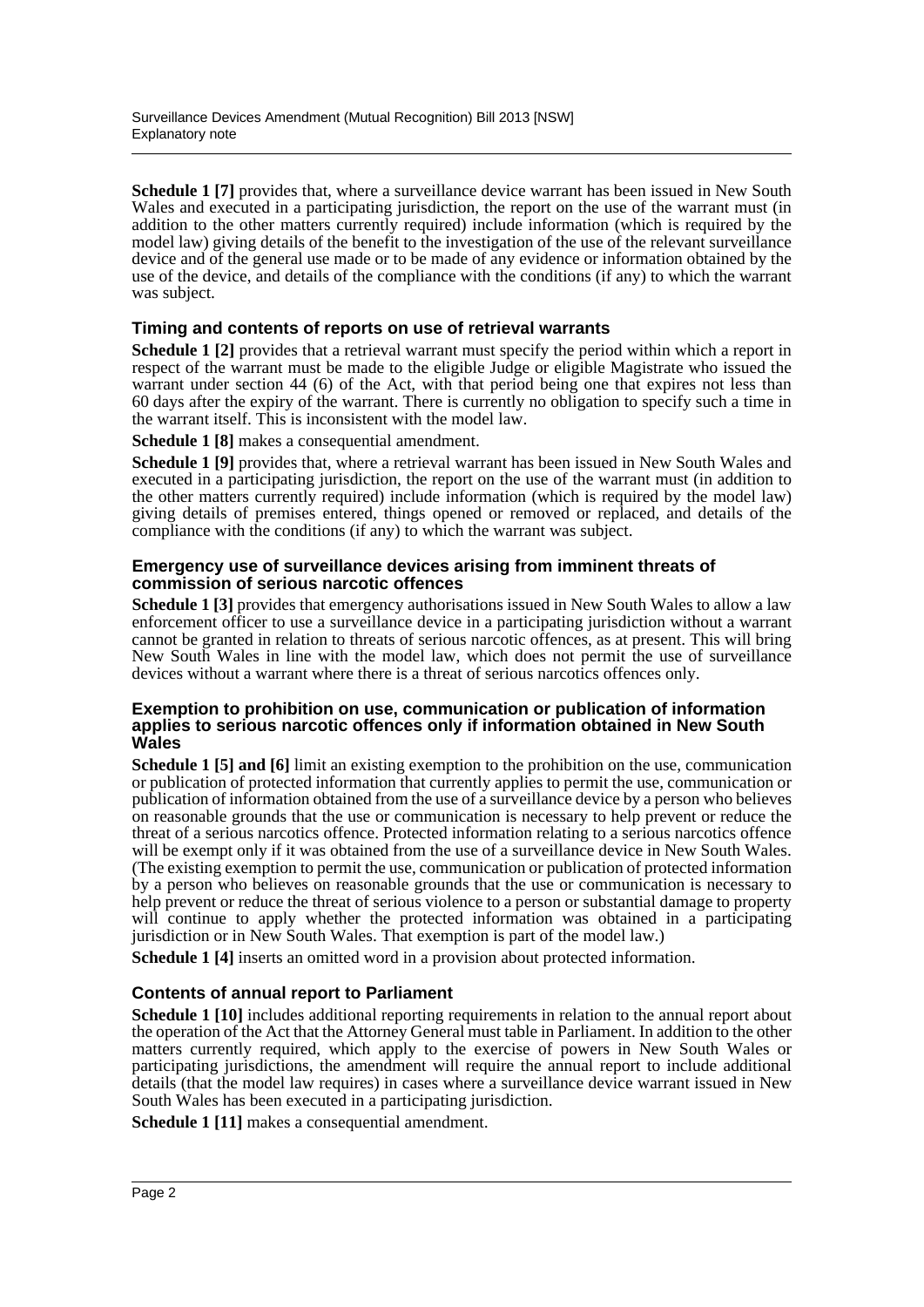#### **Keeping documents and records connected with warrants and emergency authorisations executed in participating jurisdictions**

**Schedule 1 [13]** imposes additional obligations on chief officers of law enforcement agencies to keep records, in line with the model law, in relation to surveillance devices used by their agencies in a participating jurisdiction under warrants or emergency authorisations issued in New South Wales.

**Schedule 1 [12]** makes a consequential amendment.

#### **Savings and transitional regulations**

**Schedule 1 [14]** provides for the making of savings and transitional regulations consequent on the enactment of any Act that amends the *Surveillance Devices Act 2007*.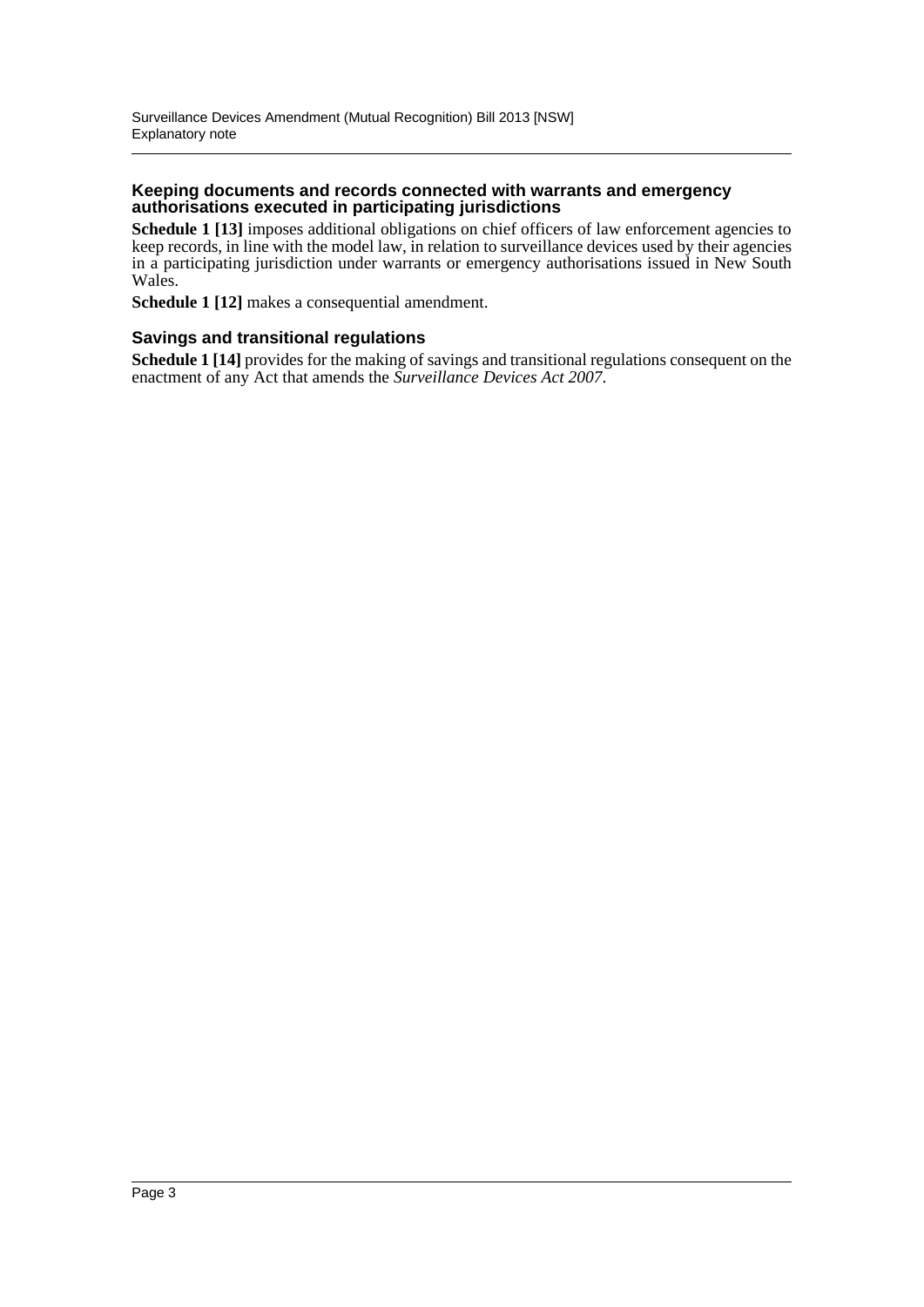First print



New South Wales

# **Surveillance Devices Amendment (Mutual Recognition) Bill 2013**

## **Contents**

|             |                                                  | Page |
|-------------|--------------------------------------------------|------|
| $\mathbf 1$ | Name of Act                                      |      |
|             | 2 Commencement                                   | 2    |
| Schedule 1  | Amendment of Surveillance Devices Act 2007 No 64 | 3    |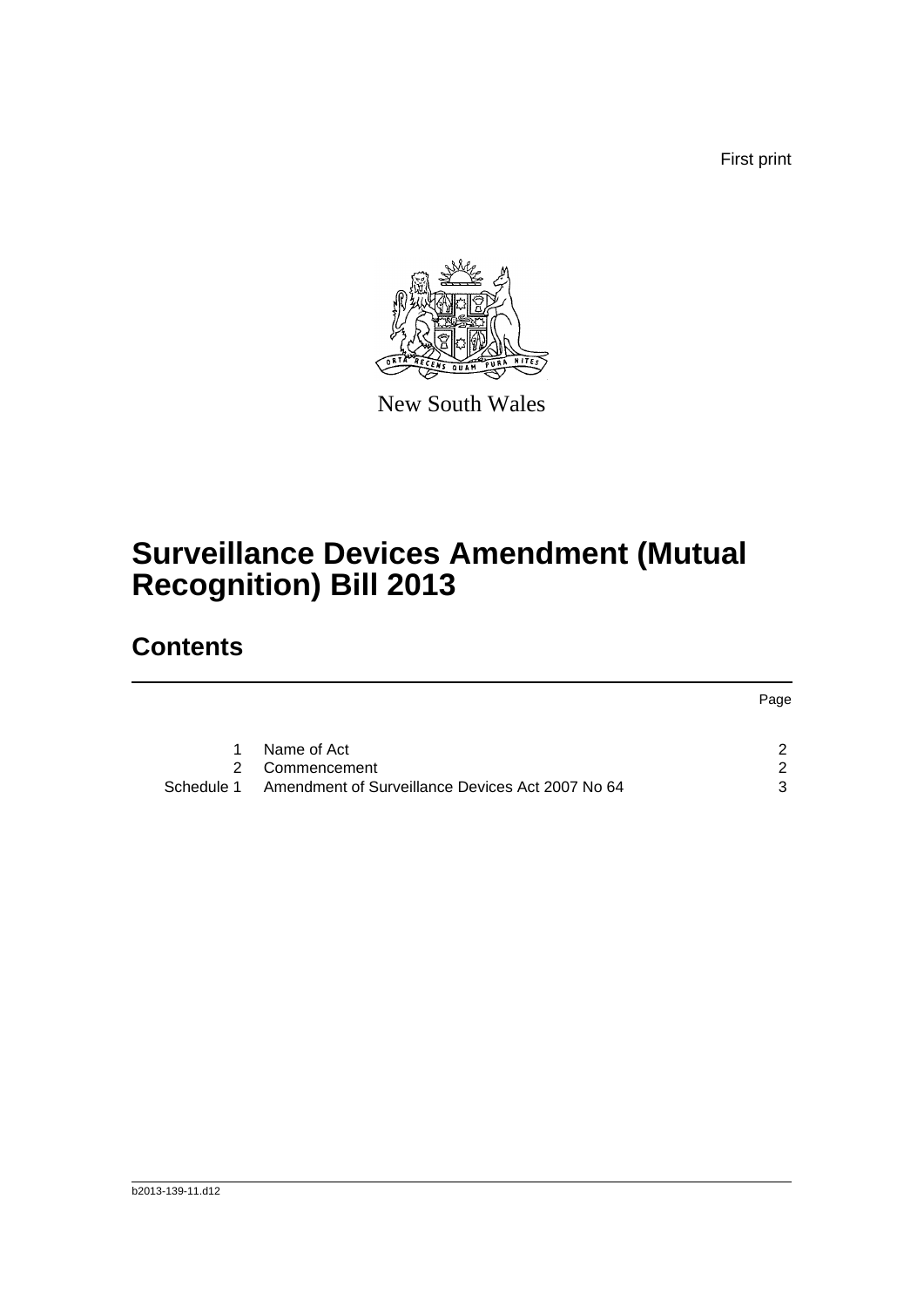

New South Wales

# **Surveillance Devices Amendment (Mutual Recognition) Bill 2013**

No , 2013

### **A Bill for**

An Act to amend the *Surveillance Devices Act 2007* to make further provision with respect to the use and retrieval of surveillance devices; and for other purposes.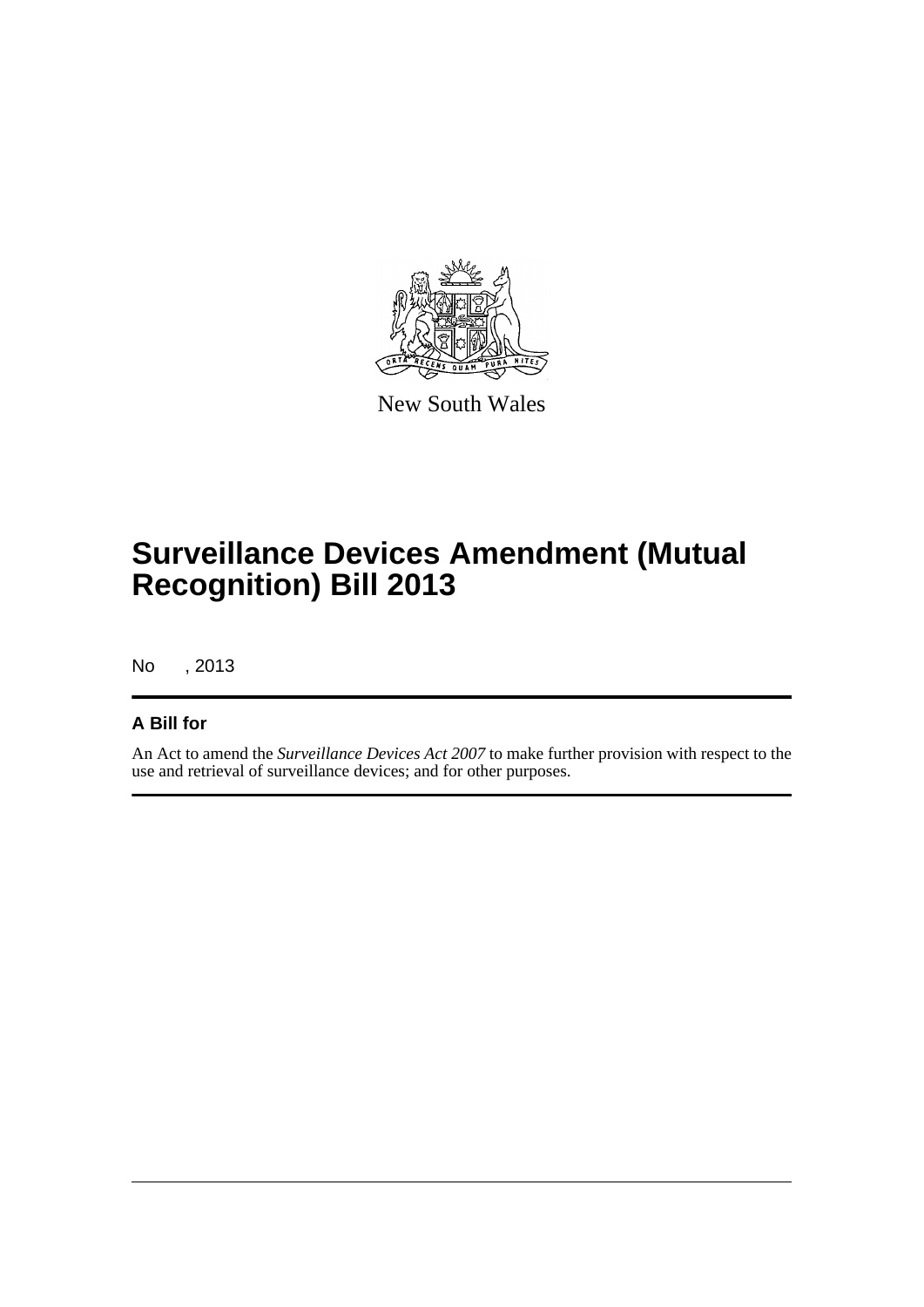<span id="page-5-1"></span><span id="page-5-0"></span>

| 2                                                                                  |
|------------------------------------------------------------------------------------|
| This Act is the Surveillance Devices Amendment (Mutual Recognition) Act 2013.<br>3 |
| 4                                                                                  |
| 5                                                                                  |
|                                                                                    |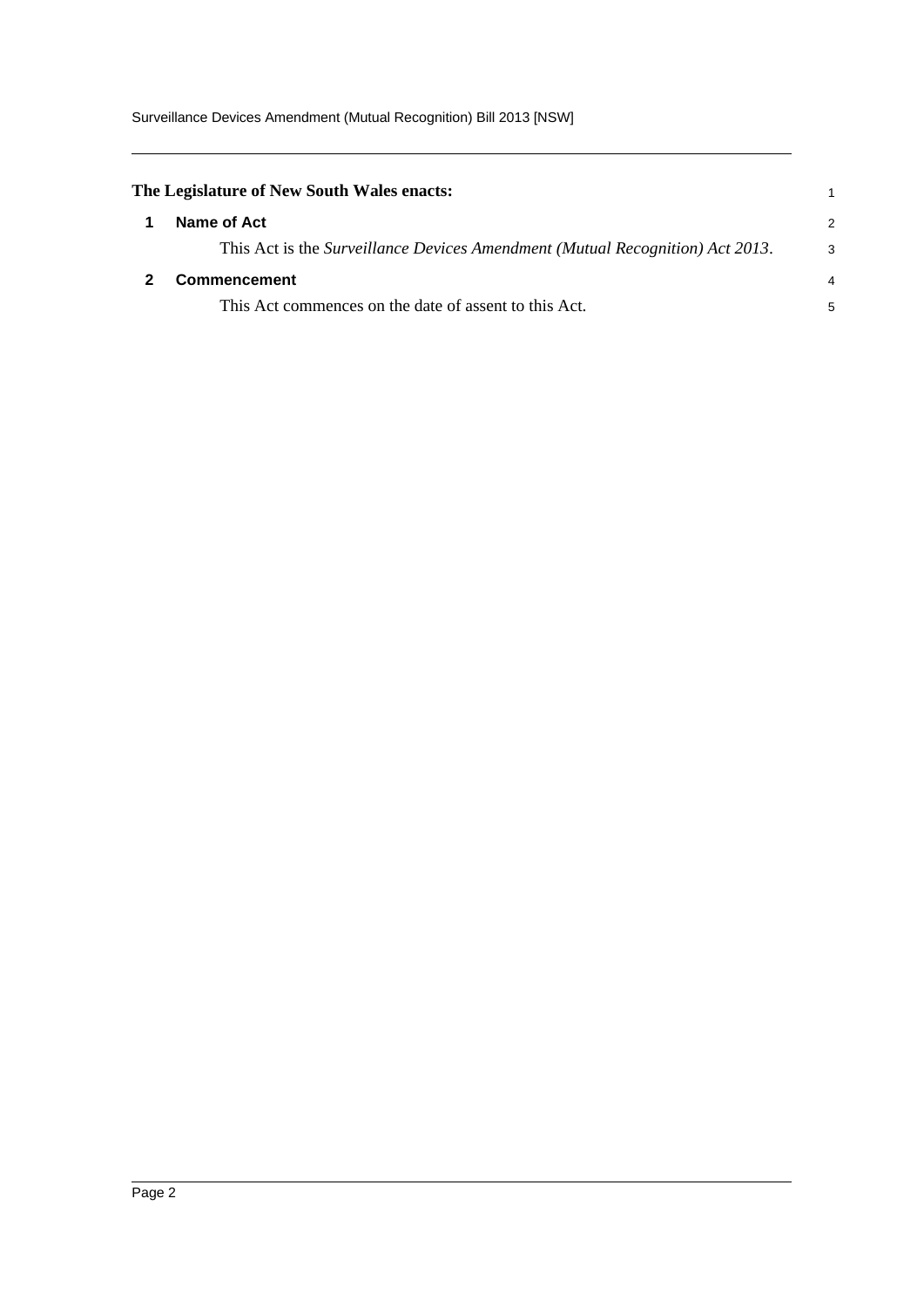<span id="page-6-0"></span>

| <b>Schedule 1</b> |                                                                                                                                                                                                                                                                                                          | $\mathbf{1}$<br>$\overline{2}$                                                                                                                                                                                                                                                                                                                                                                                                                                                                                                                                                                                                                                                                                                                                                                                                                                                                                                                                                                                                                                                                                                                                                                                    |
|-------------------|----------------------------------------------------------------------------------------------------------------------------------------------------------------------------------------------------------------------------------------------------------------------------------------------------------|-------------------------------------------------------------------------------------------------------------------------------------------------------------------------------------------------------------------------------------------------------------------------------------------------------------------------------------------------------------------------------------------------------------------------------------------------------------------------------------------------------------------------------------------------------------------------------------------------------------------------------------------------------------------------------------------------------------------------------------------------------------------------------------------------------------------------------------------------------------------------------------------------------------------------------------------------------------------------------------------------------------------------------------------------------------------------------------------------------------------------------------------------------------------------------------------------------------------|
|                   |                                                                                                                                                                                                                                                                                                          |                                                                                                                                                                                                                                                                                                                                                                                                                                                                                                                                                                                                                                                                                                                                                                                                                                                                                                                                                                                                                                                                                                                                                                                                                   |
|                   |                                                                                                                                                                                                                                                                                                          | 3                                                                                                                                                                                                                                                                                                                                                                                                                                                                                                                                                                                                                                                                                                                                                                                                                                                                                                                                                                                                                                                                                                                                                                                                                 |
|                   |                                                                                                                                                                                                                                                                                                          | 4                                                                                                                                                                                                                                                                                                                                                                                                                                                                                                                                                                                                                                                                                                                                                                                                                                                                                                                                                                                                                                                                                                                                                                                                                 |
|                   |                                                                                                                                                                                                                                                                                                          | 5                                                                                                                                                                                                                                                                                                                                                                                                                                                                                                                                                                                                                                                                                                                                                                                                                                                                                                                                                                                                                                                                                                                                                                                                                 |
|                   | authorised by the warrant must be furnished to the eligible Judge or<br>eligible Magistrate under section $44$ (1), being a period that expires not                                                                                                                                                      | $\,6\,$<br>$\boldsymbol{7}$<br>$\bf 8$                                                                                                                                                                                                                                                                                                                                                                                                                                                                                                                                                                                                                                                                                                                                                                                                                                                                                                                                                                                                                                                                                                                                                                            |
|                   |                                                                                                                                                                                                                                                                                                          | 9                                                                                                                                                                                                                                                                                                                                                                                                                                                                                                                                                                                                                                                                                                                                                                                                                                                                                                                                                                                                                                                                                                                                                                                                                 |
|                   |                                                                                                                                                                                                                                                                                                          | 10                                                                                                                                                                                                                                                                                                                                                                                                                                                                                                                                                                                                                                                                                                                                                                                                                                                                                                                                                                                                                                                                                                                                                                                                                |
|                   |                                                                                                                                                                                                                                                                                                          | 11                                                                                                                                                                                                                                                                                                                                                                                                                                                                                                                                                                                                                                                                                                                                                                                                                                                                                                                                                                                                                                                                                                                                                                                                                |
|                   | , and                                                                                                                                                                                                                                                                                                    | 12                                                                                                                                                                                                                                                                                                                                                                                                                                                                                                                                                                                                                                                                                                                                                                                                                                                                                                                                                                                                                                                                                                                                                                                                                |
| (viii)            | the period within which a report about the retrieval of the surveillance<br>device authorised by the warrant must be furnished to the eligible Judge<br>or eligible Magistrate under section 44 (6), being a period that expires<br>not less than 60 days after the expiry of the warrant.               | 13<br>14<br>15<br>16                                                                                                                                                                                                                                                                                                                                                                                                                                                                                                                                                                                                                                                                                                                                                                                                                                                                                                                                                                                                                                                                                                                                                                                              |
|                   |                                                                                                                                                                                                                                                                                                          | 17<br>18                                                                                                                                                                                                                                                                                                                                                                                                                                                                                                                                                                                                                                                                                                                                                                                                                                                                                                                                                                                                                                                                                                                                                                                                          |
|                   |                                                                                                                                                                                                                                                                                                          | 19                                                                                                                                                                                                                                                                                                                                                                                                                                                                                                                                                                                                                                                                                                                                                                                                                                                                                                                                                                                                                                                                                                                                                                                                                |
| (5)               |                                                                                                                                                                                                                                                                                                          | 20<br>21                                                                                                                                                                                                                                                                                                                                                                                                                                                                                                                                                                                                                                                                                                                                                                                                                                                                                                                                                                                                                                                                                                                                                                                                          |
| information       |                                                                                                                                                                                                                                                                                                          | 22<br>23                                                                                                                                                                                                                                                                                                                                                                                                                                                                                                                                                                                                                                                                                                                                                                                                                                                                                                                                                                                                                                                                                                                                                                                                          |
|                   |                                                                                                                                                                                                                                                                                                          | 24                                                                                                                                                                                                                                                                                                                                                                                                                                                                                                                                                                                                                                                                                                                                                                                                                                                                                                                                                                                                                                                                                                                                                                                                                |
|                   |                                                                                                                                                                                                                                                                                                          | 25                                                                                                                                                                                                                                                                                                                                                                                                                                                                                                                                                                                                                                                                                                                                                                                                                                                                                                                                                                                                                                                                                                                                                                                                                |
|                   |                                                                                                                                                                                                                                                                                                          | 26                                                                                                                                                                                                                                                                                                                                                                                                                                                                                                                                                                                                                                                                                                                                                                                                                                                                                                                                                                                                                                                                                                                                                                                                                |
|                   |                                                                                                                                                                                                                                                                                                          | 27                                                                                                                                                                                                                                                                                                                                                                                                                                                                                                                                                                                                                                                                                                                                                                                                                                                                                                                                                                                                                                                                                                                                                                                                                |
|                   |                                                                                                                                                                                                                                                                                                          | 28                                                                                                                                                                                                                                                                                                                                                                                                                                                                                                                                                                                                                                                                                                                                                                                                                                                                                                                                                                                                                                                                                                                                                                                                                |
|                   |                                                                                                                                                                                                                                                                                                          | 29                                                                                                                                                                                                                                                                                                                                                                                                                                                                                                                                                                                                                                                                                                                                                                                                                                                                                                                                                                                                                                                                                                                                                                                                                |
| (b1)              | the use or communication of protected information obtained from the<br>use of a device in this jurisdiction by a person who believes on<br>reasonable grounds that the use or communication is necessary to help<br>prevent or reduce the threat of the commission of a serious narcotics<br>offence, or | 30<br>31<br>32<br>33<br>34                                                                                                                                                                                                                                                                                                                                                                                                                                                                                                                                                                                                                                                                                                                                                                                                                                                                                                                                                                                                                                                                                                                                                                                        |
|                   |                                                                                                                                                                                                                                                                                                          | 35                                                                                                                                                                                                                                                                                                                                                                                                                                                                                                                                                                                                                                                                                                                                                                                                                                                                                                                                                                                                                                                                                                                                                                                                                |
|                   |                                                                                                                                                                                                                                                                                                          | 36                                                                                                                                                                                                                                                                                                                                                                                                                                                                                                                                                                                                                                                                                                                                                                                                                                                                                                                                                                                                                                                                                                                                                                                                                |
|                   | , and                                                                                                                                                                                                                                                                                                    | 37                                                                                                                                                                                                                                                                                                                                                                                                                                                                                                                                                                                                                                                                                                                                                                                                                                                                                                                                                                                                                                                                                                                                                                                                                |
| (h)               | in the case of a surveillance device warrant issued in this jurisdiction<br>and executed in a participating jurisdiction:                                                                                                                                                                                | 38<br>39                                                                                                                                                                                                                                                                                                                                                                                                                                                                                                                                                                                                                                                                                                                                                                                                                                                                                                                                                                                                                                                                                                                                                                                                          |
|                   | giving details of the benefit to the investigation of the use of the<br>(i)<br>relevant surveillance device and of the general use made or to be                                                                                                                                                         | 40<br>41                                                                                                                                                                                                                                                                                                                                                                                                                                                                                                                                                                                                                                                                                                                                                                                                                                                                                                                                                                                                                                                                                                                                                                                                          |
|                   | (xii)                                                                                                                                                                                                                                                                                                    | <b>Amendment of Surveillance Devices Act 2007</b><br><b>No 64</b><br>Section 20 Contents of surveillance device warrants<br>Insert at the end of section 20 (1) (b) $(xi)$ :<br>, and<br>the period within which a report about the use of the surveillance device<br>less than 60 days after the expiry of the warrant.<br><b>Section 28 Contents of retrieval warrants</b><br>Insert at the end of section $28(1)$ (b) (vii):<br>Section 32 Emergency authorisation-continued use of authorised surveillance<br>device in participating jurisdiction<br>Insert after section $32(4)$ :<br>An emergency authorisation cannot be granted in connection with a serious<br>narcotics offence.<br>Section 40 Prohibition on use, communication or publication of protected<br>Insert "protected" before "information" in section $40(1)(a)$ .<br>Section 40 (3) (b)<br>Omit ", substantial damage to property or the commission of a serious narcotics offence".<br>Insert instead "or substantial damage to property".<br>Section 40 (3) (b1)<br>Insert after section 40 $(3)$ (b):<br>Section 44 Reports to eligible Judge or eligible Magistrate and Attorney General<br>Insert at the end of section 44 (1) (g): |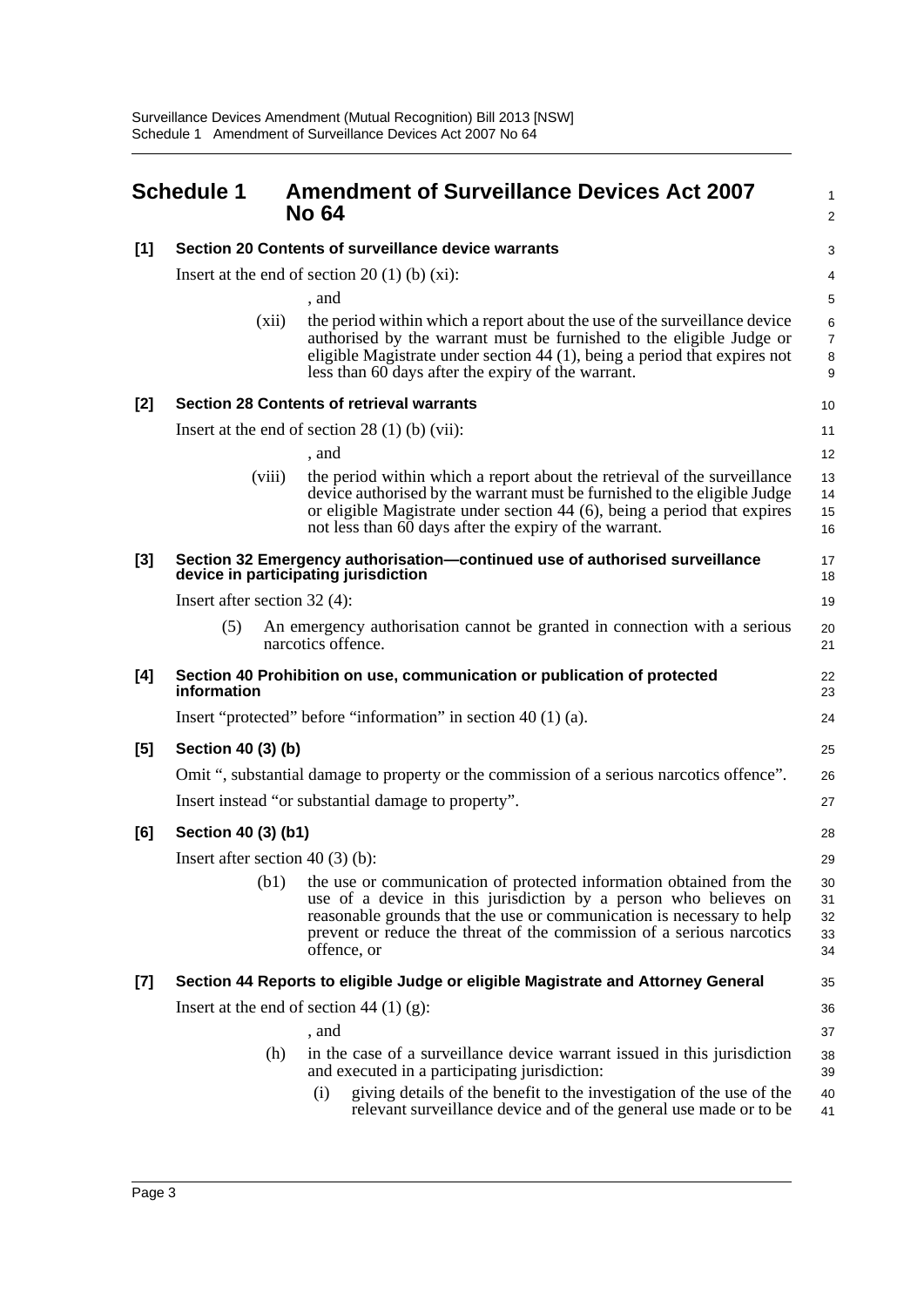|        |                                            |       | made of any evidence or information obtained by the use of the<br>device, and                                                                                                                                                                                                                                                                                                                                 | $\mathbf{1}$<br>$\overline{2}$   |
|--------|--------------------------------------------|-------|---------------------------------------------------------------------------------------------------------------------------------------------------------------------------------------------------------------------------------------------------------------------------------------------------------------------------------------------------------------------------------------------------------------|----------------------------------|
|        |                                            | (ii)  | giving details of the compliance with the conditions (if any) to<br>which the warrant was subject.                                                                                                                                                                                                                                                                                                            | 3<br>4                           |
| [8]    | Section 44 (6)                             |       |                                                                                                                                                                                                                                                                                                                                                                                                               | 5                                |
|        |                                            |       | Omit "for the purpose by the eligible Judge or eligible Magistrate granting the application".                                                                                                                                                                                                                                                                                                                 | 6                                |
|        | Insert instead "in the retrieval warrant". |       |                                                                                                                                                                                                                                                                                                                                                                                                               | $\overline{7}$                   |
| [9]    | Section 44 (6) (c)                         |       |                                                                                                                                                                                                                                                                                                                                                                                                               | 8                                |
|        | Insert at the end of section 44 $(6)$ (b): |       |                                                                                                                                                                                                                                                                                                                                                                                                               | $\boldsymbol{9}$                 |
|        |                                            | , and |                                                                                                                                                                                                                                                                                                                                                                                                               | 10                               |
|        | (c)                                        |       | in the case of a retrieval warrant issued in this jurisdiction and executed<br>in a participating jurisdiction:                                                                                                                                                                                                                                                                                               | 11<br>12                         |
|        |                                            | (i)   | giving details of any premises entered, anything opened and any<br>object removed or replaced under the warrant, and                                                                                                                                                                                                                                                                                          | 13<br>14                         |
|        |                                            | (ii)  | giving details of the compliance with the conditions (if any) to<br>which the warrant was subject.                                                                                                                                                                                                                                                                                                            | 15<br>16                         |
| $[10]$ | <b>Section 45 Annual reports</b>           |       |                                                                                                                                                                                                                                                                                                                                                                                                               | 17                               |
|        | Insert after section $45(1)(b)$ :          |       |                                                                                                                                                                                                                                                                                                                                                                                                               | 18                               |
|        | (b1)                                       |       | the number of remote applications made by law enforcement officers<br>during that year for surveillance device warrants to be issued in this<br>jurisdiction and executed in a participating jurisdiction,                                                                                                                                                                                                    | 19<br>20<br>21                   |
|        | (b2)                                       |       | the number of applications made by law enforcement officers for<br>surveillance device warrants to be issued in this jurisdiction and<br>executed in a participating jurisdiction that were refused during that<br>year, and the reasons for refusal,                                                                                                                                                         | 22<br>23<br>24<br>25             |
|        | (b3)                                       |       | the number of applications for extensions of surveillance device<br>warrants issued in this jurisdiction and executed in a participating<br>jurisdiction, made by law enforcement officers during that year, the<br>number of extensions granted or refused and the reason why they were<br>granted or refused,                                                                                               | 26<br>27<br>28<br>29<br>30       |
|        | (b4)                                       |       | the number of arrests made by law enforcement officers during that year<br>on the basis (wholly or partly) of information obtained by the use of a<br>surveillance device under a surveillance device warrant or emergency<br>authorisation issued in this jurisdiction and executed in a participating<br>jurisdiction,                                                                                      | 31<br>32<br>33<br>34<br>35       |
|        | (b5)                                       |       | the number of prosecutions that were commenced in this jurisdiction<br>during that year in which information obtained by the use of a<br>surveillance device under a surveillance device warrant or emergency<br>authorisation issued in this jurisdiction and executed in a participating<br>jurisdiction was given in evidence, and the number of those<br>prosecutions in which a person was found guilty, | 36<br>37<br>38<br>39<br>40<br>41 |
| $[11]$ | <b>Section 45 (2)</b>                      |       |                                                                                                                                                                                                                                                                                                                                                                                                               | 42                               |
|        |                                            |       | Omit "subsection $(1)$ (a) and (b)". Insert instead "subsection $(1)$ (a)–(b3)".                                                                                                                                                                                                                                                                                                                              | 43                               |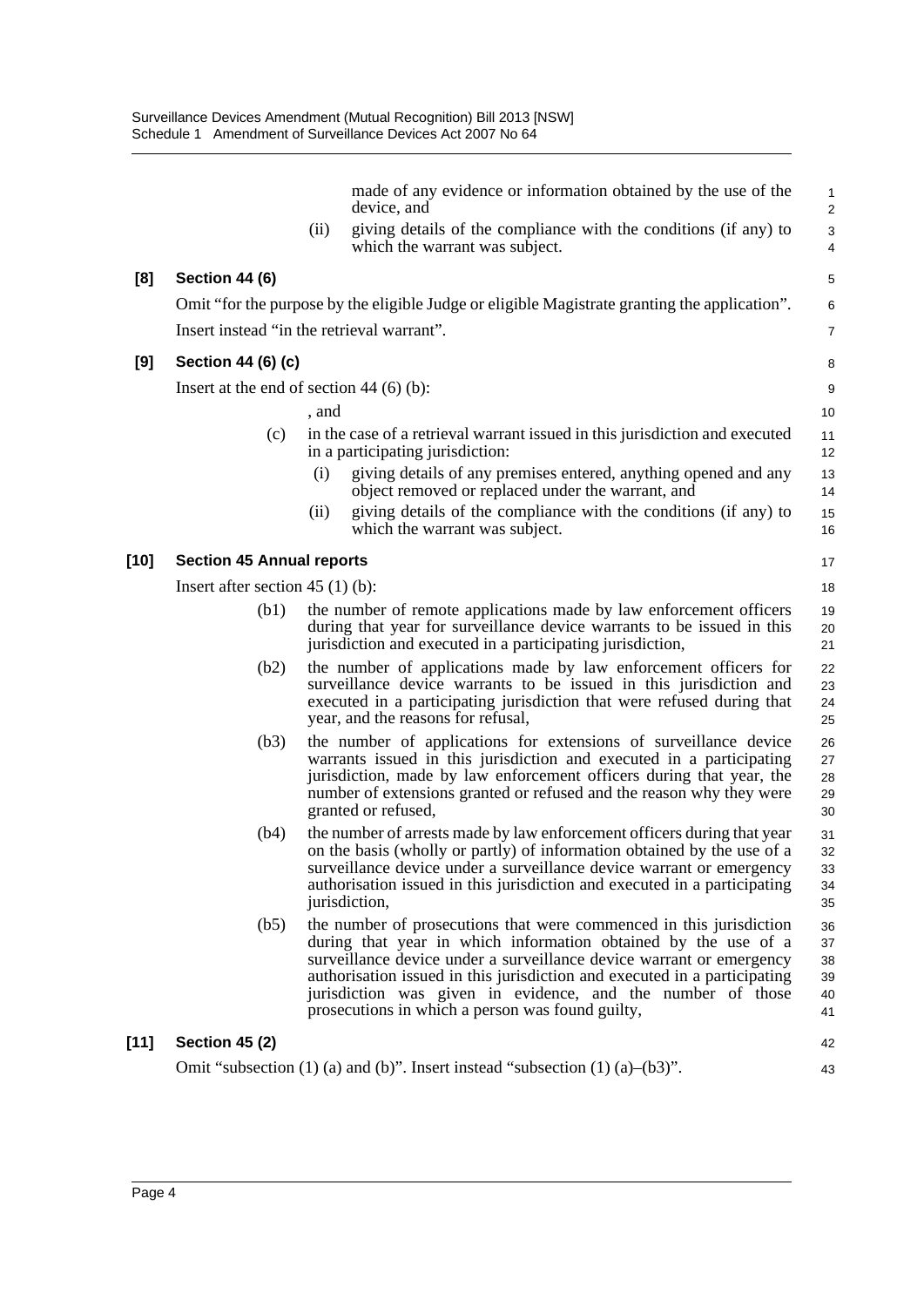| $[12]$ |     |                          |     | Section 46 Keeping documents and records connected with warrants and<br>emergency authorisations executed in this jurisdiction                                                                                                                           | $\mathbf{1}$<br>$\overline{2}$ |
|--------|-----|--------------------------|-----|----------------------------------------------------------------------------------------------------------------------------------------------------------------------------------------------------------------------------------------------------------|--------------------------------|
|        |     |                          |     | Insert "for the use or retrieval of surveillance devices in this jurisdiction" after "agency"<br>where thirdly occurring.                                                                                                                                | 3<br>4                         |
| [13]   |     | <b>Section 46A</b>       |     |                                                                                                                                                                                                                                                          | 5                              |
|        |     | Insert after section 46: |     |                                                                                                                                                                                                                                                          | 6                              |
|        | 46A |                          |     | Keeping documents and records connected with warrants and emergency<br>authorisations executed in participating jurisdictions                                                                                                                            | 7<br>8                         |
|        | (1) |                          |     | The chief officer of a law enforcement agency must cause a copy of the<br>following documents to be kept in relation to the use or retrieval of a<br>surveillance device in a participating jurisdiction:                                                | 9<br>10<br>11                  |
|        |     |                          | (a) | each warrant issued to a law enforcement officer of the agency,                                                                                                                                                                                          | 12                             |
|        |     |                          | (b) | each notice given to the chief officer of the revocation of a warrant,                                                                                                                                                                                   | 13                             |
|        |     |                          | (c) | each emergency authorisation given to a law enforcement officer of the<br>agency,                                                                                                                                                                        | 14<br>15                       |
|        |     |                          | (d) | each application made by a law enforcement officer of the agency for<br>an emergency authorisation,                                                                                                                                                      | 16<br>17                       |
|        |     |                          | (e) | each application made by a law enforcement officer of the agency for:<br>(i)<br>a warrant, or                                                                                                                                                            | 18<br>19                       |
|        |     |                          |     | (ii)<br>an extension, variation or revocation of a warrant, or                                                                                                                                                                                           | 20                             |
|        |     |                          |     | (iii)<br>approval of the exercise of powers under an emergency<br>authorisation,                                                                                                                                                                         | 21<br>22                       |
|        |     |                          | (f) | each report made to a Judge or Magistrate under section 44,                                                                                                                                                                                              | 23                             |
|        |     |                          | (g) | each certificate issued by a senior officer of the agency under section 50.                                                                                                                                                                              | 24                             |
|        |     | (2)                      |     | The chief officer of a law enforcement agency must cause the following<br>information to be kept in relation to the use or retrieval of a surveillance device<br>in a participating jurisdiction:                                                        | 25<br>26<br>27                 |
|        |     |                          | (a) | a statement as to whether each application made by a law enforcement<br>officer of the agency for a warrant, or the extension, variation or<br>revocation of a warrant, was granted, refused or withdrawn,                                               | 28<br>29<br>30                 |
|        |     |                          | (b) | a statement as to whether each application made by a law enforcement<br>officer of the agency for an emergency authorisation, or for approval of<br>powers exercised under an emergency authorisation, was granted,<br>refused or withdrawn,             | 31<br>32<br>33<br>34           |
|        |     |                          | (c) | details of each use by the agency, or by a law enforcement officer of the<br>agency, of information obtained by the use of a surveillance device by<br>a law enforcement officer of the agency,                                                          | 35<br>36<br>37                 |
|        |     |                          | (d) | details of each communication by a law enforcement officer of the<br>agency to a person other than a law enforcement officer of the agency<br>of information obtained by the use of a surveillance device by a law<br>enforcement officer of the agency, | 38<br>39<br>40<br>41           |
|        |     |                          | (e) | details of each occasion when, to the knowledge of a law enforcement<br>officer of the agency, information obtained by the use of a surveillance<br>device by a law enforcement officer of the agency was given in<br>evidence in a relevant proceeding, | 42<br>43<br>44<br>45           |
|        |     |                          | (f) | details of the destruction of records or reports under section 41 $(1)$ (b).                                                                                                                                                                             | 46                             |
|        |     |                          |     |                                                                                                                                                                                                                                                          |                                |